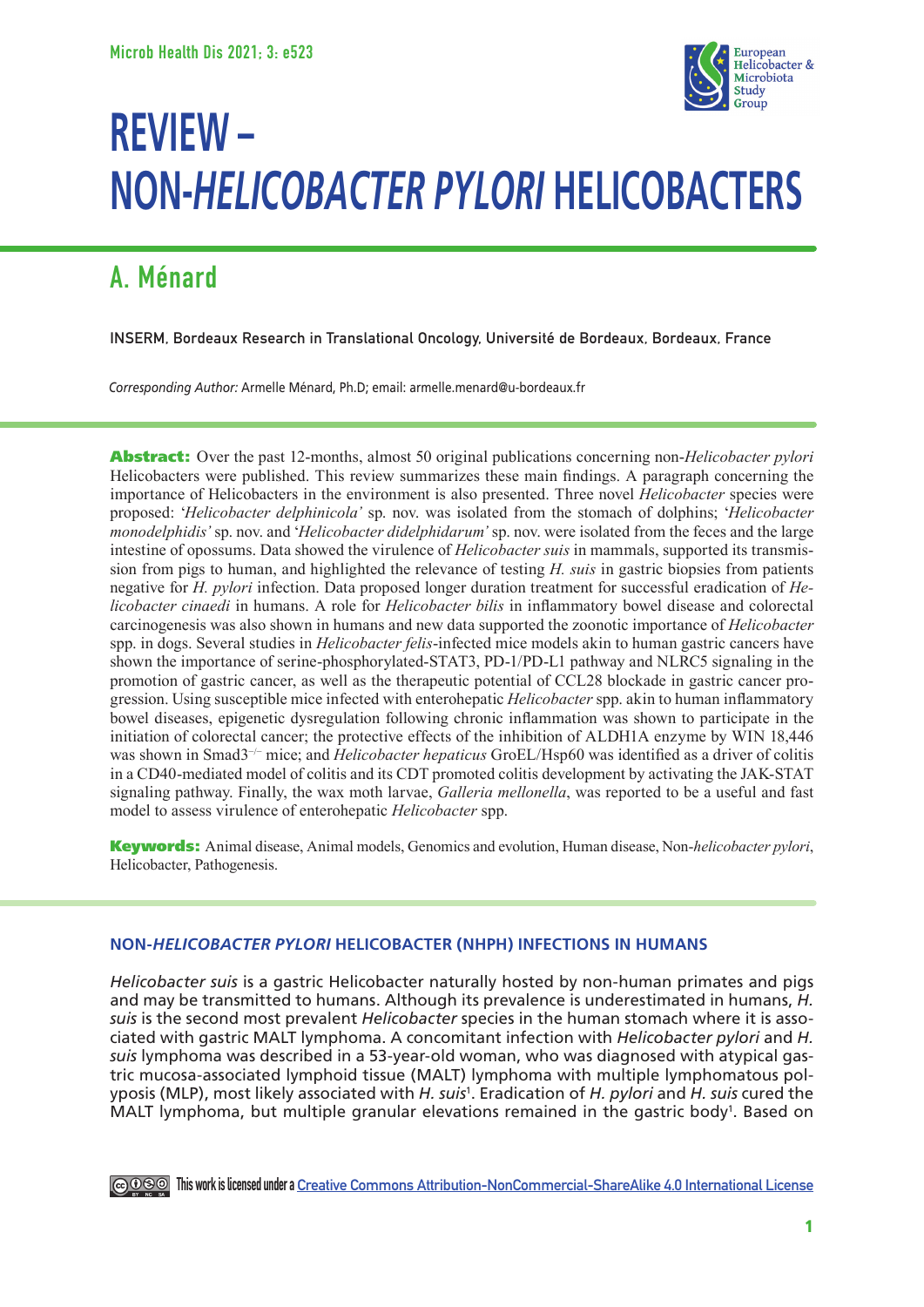Koch's postulates, Rimbara et al<sup>2</sup> demonstrated the virulence of human *H. suis* isolates during infection in mice. Comparative genomics of human and porcine *H. suis* isolates revealed very similar genomes, suggesting its transmission to humans<sup>2</sup>. Additionally, *H. suis* lacks orthologs of the two major virulence factors of *H. pylori*, i.e*.*, CagA and VacA, but contains highly plastic genomic regions encoding putative strain-specific virulence factors, including type IV secretion system-associated genes.

Two Japanese studies suggested that the prevalence of NHPH may be significant and previously underestimated. A retrospective study<sup>3</sup> showed NHPH-associated gastritis in 50 out of 3,847 Japanese patients (1.30%) over the last decade and the prevalence increased to 3.35% (30 of 896 patients) during the last 28 months. Analysis of the latter 30 positive cases identified 28 as NHPH: 26 as *H. suis* and two as *Helicobacter heilmannii*/*Helicobacter ailurogastricus*. None of these NHPH-infected patients were co-infected with *H. pylori*. Almost all NHPH-positive patients were asymptomatic but presented gastritis. This suggests that NHPH infection should be investigated in patients with gastritis whose *H. pylori*-based serology is negative<sup>3</sup>. Another study4 analyzed gastric biopsies obtained in 17 hospitals in Japan including 236 patients without *H. pylori* infection and who did not receive any *H. pylori*-eradication treatment. Forty-nine cases (20.8%) were positive for NHPH, of which 22 cases could not be identified, seven cases were positive for *H. heilmannii sensu stricto*/*H. ailurogastricus*, and 20 cases were positive for *H. suis*. Forty-five patients had been treated with one of the four types of triple therapy used for *H. pylori* eradication, leading to eradication of NHPH in all cases<sup>4</sup>. The prevalence of five NHPH was also analyzed in Iranian patients without *H. pylori* infection who were not treated with *H. pylori-*based eradication therapy. Among the 60 gastric biopsies included from dyspeptic patients, *Helicobacter salomonis*, *H. heilmannii*, *H. suis*, *Helicobacter felis* and *Helicobacter bizzozeronii* were found in 20, 13, 10, 10, 13 and 7 cases, respectively<sup>5</sup>. None of these NHPH were found in Iranian stray cats according to publications of this year<sup>6</sup>.

With regard to enterohepatic *Helicobacter* spp. (EHH), a case of *Helicobacter canis-*related bacteremia with underlying multilevel degenerative lumbar spinal stenosis was reported in a 65-year-old woman with rheumatoid arthritis treated with Tofacitinib, a Janus kinase inhibitor (JAKi), known to interfere with the host immune system7 . The patient was in close contact with her pet dogs. This case hints at a possible zoonotic *H. canis* transmission favored by the immunosuppressive medication and highlights the increased risk of opportunistic infections with JAKi used in the treatment of rheumatoid arthritis<sup>7</sup>.

*Helicobacter cinaedi* infections are associated with a wide variety of clinical presentations ranking this *Helicobacter* species among emerging human pathogens. The number of new clinical cases involving *H. cinaedi* infection increased this year and suggests that it is an underdiagnosed cause of febrile illness8. *H. cinaedi*-associated refractory cellulitis was reported in 2 patients with X-linked agammaglobulinemia (XLA)<sup>9</sup> and eradication required a long duration of antibiotic treatment. *H. cinaedi* co-infection with Campylobacter and Parainfluenza virus was diagnosed in a child with XLA and chronic abdominal pain<sup>10</sup>. Analysis of five cases of *H. cinaedi* infection revealed that the time required for a *H. cinaedi*-positive blood culture is relatively longer than that of *Campylobacter* species, especially for patients with underlying diseases, reaching up to 17 days<sup>11,12</sup>. Extended treatment duration should also be considered, as a 45-day treatment was required for a patient with rhabdomyosarcoma<sup>12</sup>. *H. cinaedi* infection also occurred in immunocompetent humans8. A case of *H. cinaedi* bacteremia secondary to diarrhea in an immunocompetent patient provided evidence that one route of bacteremia occurs through translocation from the intestinal tract to the bloodstream13. *H. cinaedi* is a fastidious, underdiagnosed pathogen whose culture from human blood samples is improved with the use of FAPlus/FNPlus bottles<sup>14</sup>.

The role of *Helicobacter* bilis was investigated in inflammatory bowel disease (IBD) (n=20), colorectal cancer (CRC) (n=58) and adenoma (AD) (n=20). Compared to normal colorectal mucosa (NC) (n=40), the study revealed a higher abundance of *H. bilis* in CRC than in IBD, AD and NC<sup>15</sup>. Similarly, the average number of CD4<sup>+</sup>CD45RB<sup>+</sup>T was also higher in CRC than in IBD and NC, with a positive correlation between the *H. bilis* abundance and density of CD4+C-D45RB+T in 30 colorectal tissues. *H. bilis* detection was also associated with higher levels of IFN-γ. Taken together, these data suggest that *H. bilis* may play a role in the initiation of IBD and colitis-associated carcinogenesis, by promoting the transformation of T cells into CD4+C-D45RB+T cells and increasing the expression of  $IFN-\gamma^{15}$ .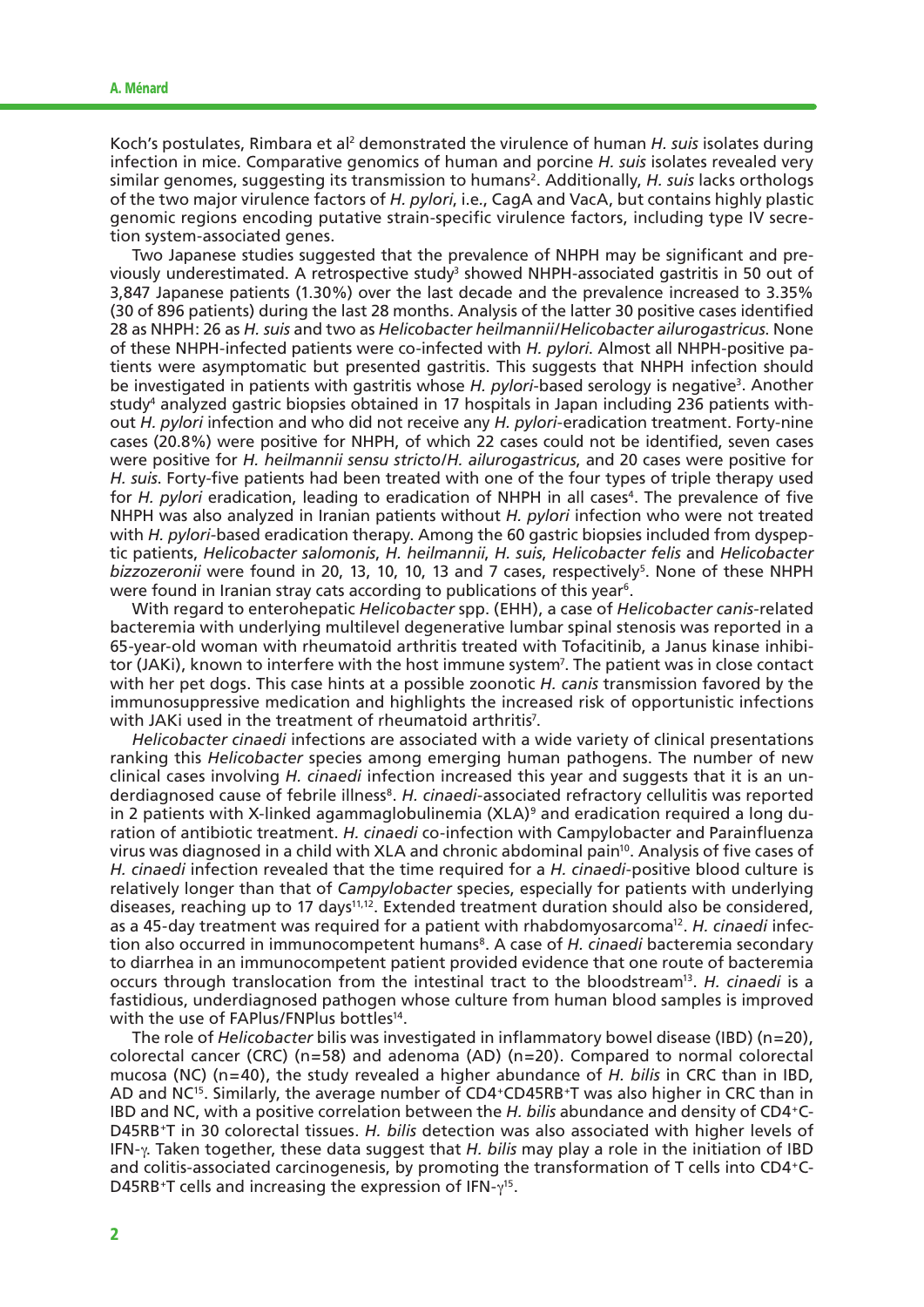A study16 in Guatemala (n=424) revealed the lack of association between *Helicobacter* species (*H. hepaticus*, *H. bilis* and *H. pylori*) and non-alcoholic fatty liver disease and related metabolic conditions.

#### **NON-***HELICOBACTER PYLORI* **INFECTION IN ANIMALS**

Three novel *Helicobacter* species have been proposed. '*Helicobacter delphinicola'* sp. nov. was isolated from the gastric fluid of captive common bottlenose dolphins with gastric disease<sup>17</sup>. This rod-shaped bacillus with tightly coiled spirals with two to four turns and two to six bipolar, sheathed flagella, is resistant to 2% NaCl. This species, closely related to *Helicobacter cetorum*, secretes a vacuolizating factor, like the *H. pylori* VacA toxin17. The two other proposed species were isolated from the fecal, cecal and colon contents of grey short-tailed opossums, clinically asymptomatic with and without prolapses18. '*Helicobacter monodelphidis*' sp. nov. is spiral-shaped, urease-negative and resistant to nalidixic acid, whereas '*Helicobacter didelphidarum'* sp. nov., has a fusiform morphology with periplasmic fibers, is urease-positive and susceptible to nalidixic acid. Both species appear to be closely related to *Helicobacter canadensis*18.

Whole genome sequencing of '*Helicobacter himalayensis*' isolated from the gastric mucosa of Himalayan marmots<sup>19</sup>, revealed a 1,829,936 base-pair long genome with a G+C content of 39.89%, a predicted genomic island named HhiG1, and a total of 1,769 predicted coding seguences<sup>20</sup>. The genome contains 42 virulence factor genes, including those related to flagellar motility and cytolethal distending toxin (CDT). Phylogenetically, '*H. himalayensis*' clustered close to *H. cinaedi* and *H. hepaticus*20.

*H. suis* and *H. pylori* infection were explored in a colony of symptomatic and asymptomatic rhesus macaques (n=21) used in research<sup>21</sup>. Nineteen macaques were positive for *H. suis* and 5 of them were also positive for *H. pylori*. Serology was an inadequate biomarker for *H. suis* diagnosis. In this study, the clinical relevance of *H. suis* remained unclear but one macaque presented a gastric ulcer strongly associated with the infection<sup>21</sup>. *H. pylori* and *H. suis* DNA were also detected in two free-range wild boars<sup>22</sup>.

*Helicobacter* species colonize healthy wild and captive marmosets and tamarins, and appear to form part of the normal microbiota. Chronic recurrent diarrhea and weight loss is a common problem in captive tamarins. Changes in the fecal microbiota of pied tamarins, a new world monkey, in a zoo in England, revealed that *Helicobacter jaachi* may be associated with chronic, recurrent diarrhea in captive callitrichids<sup>23</sup>.

NHPH can cause disease in humans, and pets are a natural reservoir for many of these species. A rare case of hypertrophic canine gastropathy, Ménétrier-like disease, was reported in a dog with a simultaneous manifestation of granulomatous gastritis, with the presence of *Helicobacter* spp. and Leishmania<sup>24</sup>. The dog's clinical improvement was significant after treatment for the helicobacteriosis and leishmaniosis but vomiting persisted probably due to the Ménétrier-like disease. The presence of *Helicobacter* species was also analyzed in fecal samples ( $n=390$ ) from domestic dogs without gastrointestinal symptoms in Chile<sup>25</sup>. These dogs commonly carry *Campylobacter* (173/390) and *Helicobacter* species (60/390) in their stools, mainly *Campylobacter upsaliensis* (169/390), *H. canis* (23/390), *Helicobacter canicola* (20/390), *H. bilis* (14/390), *Campylobacter jejuni* (8/390) and the proposed '*Helico*bacter winghamensis' species (5/390)<sup>25</sup>. Another study<sup>26</sup> revealed a high prevalence (94.3%) of *Helicobacter* species in dogs (n=35) in Brazil. These Helicobacters were closely related to *H. heilmannii sensu stricto*, *H. salomonis*, *H. felis*, and *H. bizzozeronii*26. An investigation of microbiota composition in dogs (n=33) showed that the colonic crypt of healthy dogs was mainly composed of *Helicobacter* species<sup>27</sup>. These studies support the zoonotic importance of *Helicobacter* spp. in dogs.

The prevalence of *Helicobacter* species was also analyzed in the digestive tract of stray cats (n=30) in Iran. This study revealed the presence of *H. pylori* (60%), *H. canis* (43.3%) and *H. bilis* (26.7%) in their duodenum (50%), ileum (60%), colon (50%) and liver (43.3%) and a concurrent infection of the duodenum and liver was observed<sup>6</sup>. Antimicrobial susceptibility testing of feline *H. heilmannii* and *H. ailurogastricus* revealed that acquired resistance to azithromycin, spectinomycin, enrofloxacin, and lincomycin occasionally occurs in feline *H. heil-*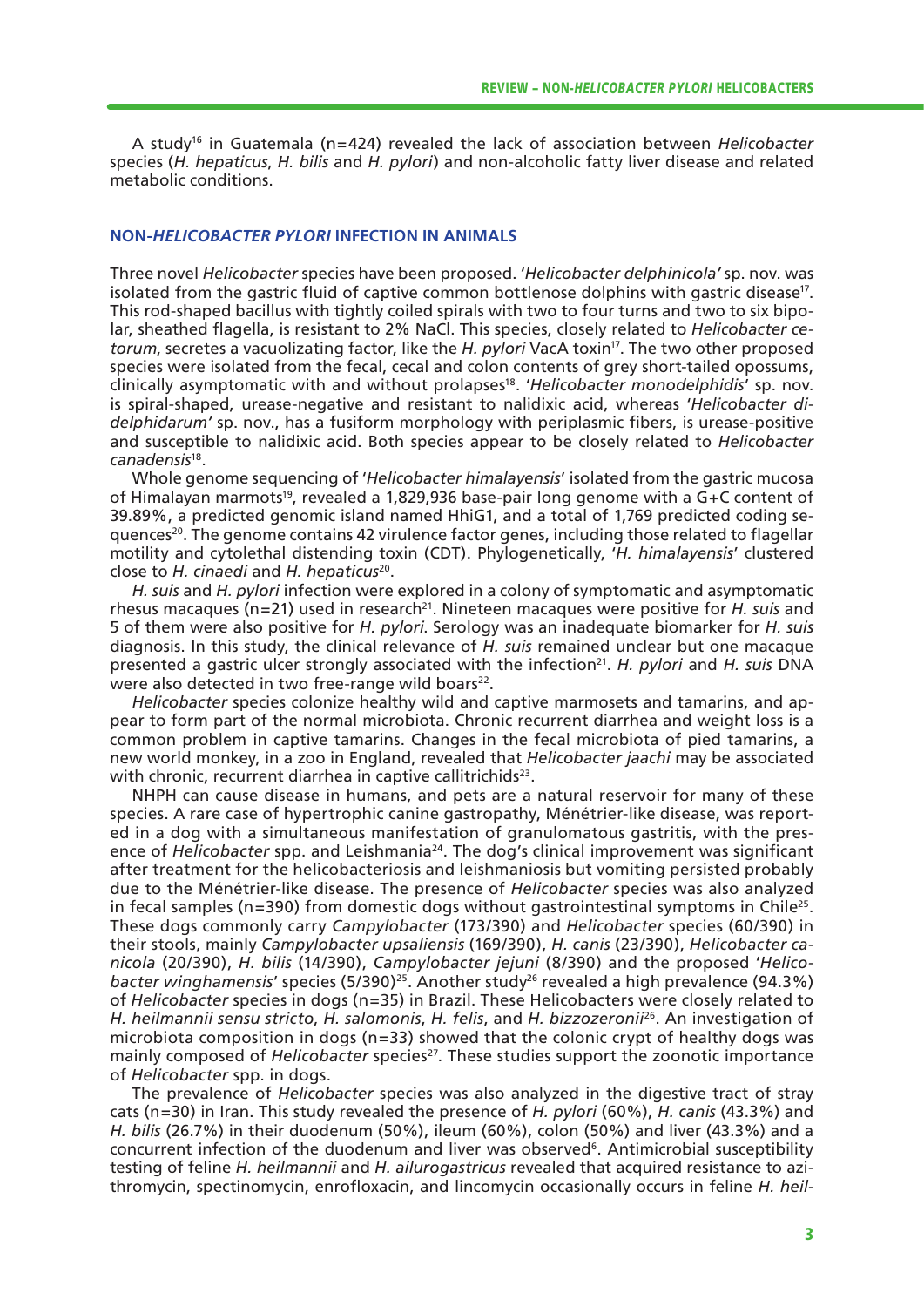*mannii* isolates<sup>28</sup>, suggesting that antimicrobial resistance to these antibiotics should be taken into account for human eradication treatment, as pets may constitute a reservoir for human zoonosis. Dysbiosis of fecal microbiota in cats infected with protozoal *Tritrichomonas foetus* revealed increased prevalence and abundance of Megamonas and *Helicobacter*29.

#### *HELICOBACTER* **SPP. AND THE ENVIRONMENT**

Improvements in the feed efficiency of chickens should decrease production costs and reduce the demand of land area for feed production, while also reducing the environmental impact of broiler production. Metagenomics of cecal contents from chickens showed that low feed efficiency increased the abundance of *Campylobacter avium* in females and *Helicobacter pullorum* in males, suggesting that gender and food intake play a role in the colonization of chickens with these *Campylobacterales*30.

Analysis of treated urban wastewater reused for irrigation in Spain<sup>31</sup> provided evidence of the presence of *Helicobacter* species such as *H. pylori*, *H. hepaticus*, *H. pullorum* and *H. suis* in wastewater samples, even after disinfection treatment<sup>31</sup>, suggesting an increased risk for environmental safety.

#### **MODELS FOR HELICOBACTER INFECTION**

Several *H. felis* mice models akin to human gastric cancer were used. Myd88-/- mice infected with *H. felis* constitute a fast-progressing gastric cancer model which allowed the early detection of tumor cells in bone marrow and peripheral blood during cancer progression<sup>32</sup>. Cytokeratins, epithelial to mesenchymal transition markers, and cancer stem cell biomarkers were pertinent and useful markers to detect aggressive forms of gastric cancers in this model<sup>32</sup>. In *H. felis*-infected Myd88-/- mice, *Lactobacillus* spp. may contribute to a faster development of gastric cancer and may serve as a potential biomarker for gastric cancer<sup>33</sup>. Another model, *H. felis*-infected mice treated with N-methyl-N-nitrosourea (MNU), was used to demonstrate an immunosuppressive role of tumor-intrinsic β-catenin signaling and the therapeutic potential of CCL28 blockade in gastric cancer progression<sup>34</sup>. The effects of 5-fluorouracil and oxaliplatin were assessed in gastrin-deficient mice infected with *H. felis* and treated with MNU<sup>35</sup>. These chemotherapeutic agents reduced numbers of myeloid-derived suppressor cells (MDSC) to increase the effects of anti-programmed cell death-1 (PD-1), which promotes tumor infiltration by CD8+ T cells<sup>35</sup>. An adverse effect was the induction of PD-1 ligand (PD-L1) by tumor cells, which increases tumorigenesis and accumulation of depleted MDSC, and promotes tumor progression<sup>35</sup>. PD-L1 induction should be considered in the design of therapeutic regimens. Infection of dendritic cell-depleted mice with *H. felis* showed that the PD-1/PD-L1 pathway modulates the immune function of gastric dendritic cells that protects the gastric mucosa from Helicobacter-induced inflammation but allows persistent Helicobacter colonization36*.* In other mice models of *H. felis* infection, dendritic cell-derived TGF-β were shown to mediate the induction of mucosal regulatory T-cell response to *H. felis,* essential for the maintenance of immune tolerance in mice37. In another study using *H. felis* and *H. pylori* mice models of B-cell lymphomagenesis, as well as gastric tissues from *H. pylori*-infected patients, NLRC5 (nucleotide-binding oligomerization domain-like receptors (NLR) family CARD domain-containing 5), an innate immune molecule, was shown to be a negative regulator of gastric inflammation and mucosal lymphoid formation in response to both infections. Aberrant NLRC5 signaling in macrophages can promote B-cell lymphomagenesis during chronic Helicobacter infection<sup>38</sup>. The model of chronic *H. felis* infection in mice deficient for serine-phosphorylated-STAT3 revealed the key role of serine-phosphorylated-STAT3 in promoting Helicobacter-induced gastric carcinogenesis39. Different genetically modified mice were infected with *H. felis*  to study the regulation of Mist1-positive stem cells upon the gastric injury and inflammation induced by *H. felis*<sup>40</sup>*.* Mist1 transcription factor is a marker for this corpus stem cell population that can give rise to cancer. This study showed that gastric Mist1+ isthmus cells are the main supplier of regenerated glands and are activated in part through the Wnt5a pathway and expand in response to injury and inflammation in mice40*.*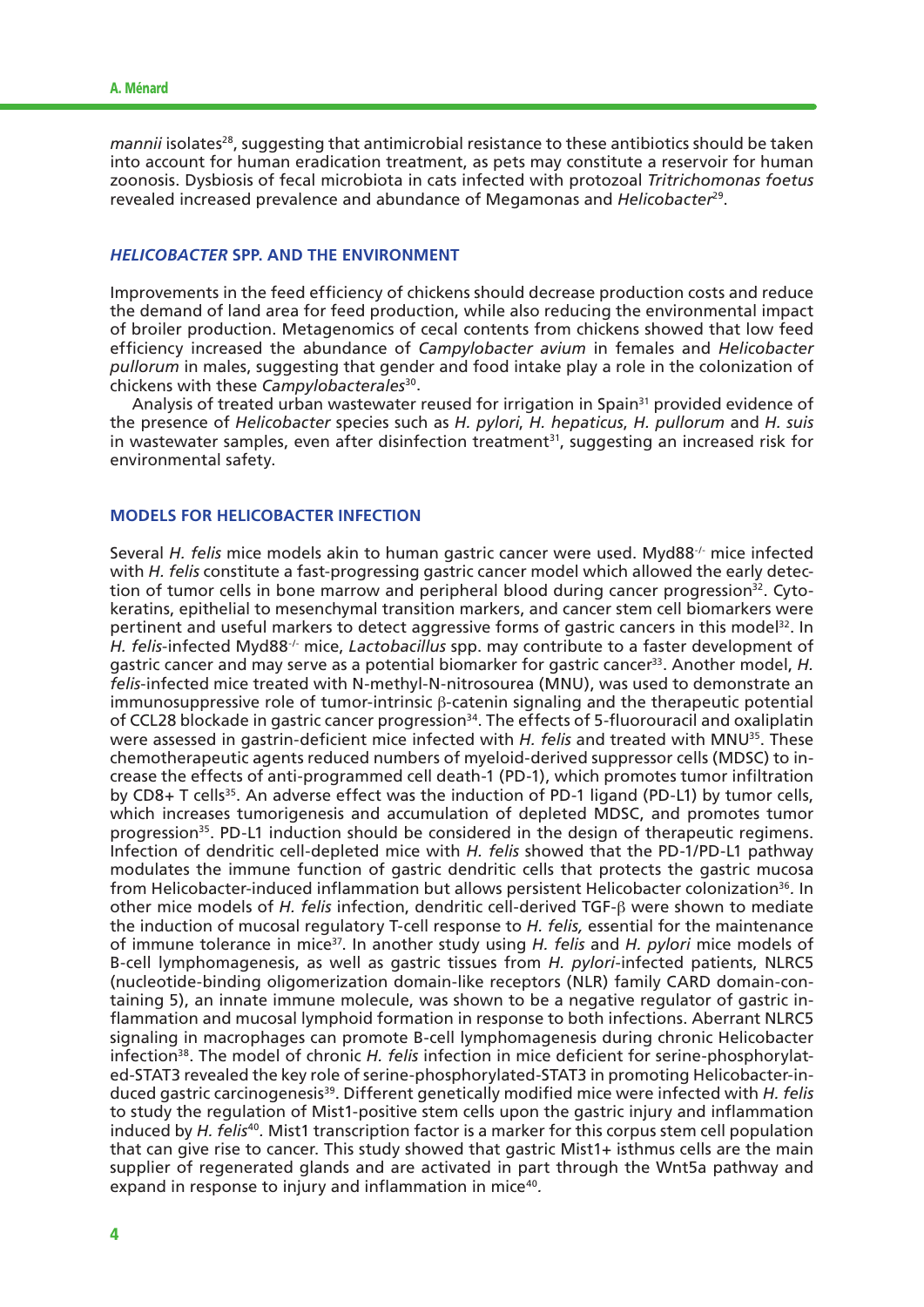In *H. felis*-infected mice, a vaccine with silk fibroin hydrogel as the mucosal vaccine carrier was evaluated. Data showed that gastric tissue-resident memory CD4+T (CD4+T<sub>oM</sub>) cells protect against the infection, and the influence of neutrophils on gastric intraepithelial CD4+ $T_{\text{max}}$ cell formation was shown<sup>41</sup>.

*H. hepaticus* infection of susceptible mice is widely used to study human IBD. Antibody therapies blocking signaling through the CD40-CD40L axis are promising treatments for IBD. The DC-LMP1/CD40-mediated colitis mouse model of spontaneous fatal colitis and dysbiosis lacks intestinal CD103+ dendritic cells and fails to induce regulatory T cells (iTreg). In these mice whose immunity is compromised, *H. hepaticus* rapidly promotes a strong intestinal inflammation and the bacterial chaperonin GroEL/Hsp60, the main specific antigen, is targeted in the absence of iTregs<sup>41</sup>. This study showed that improper immune regulation triggers IBD and colitis and highlights the importance of CD103+ DC- and iTreg-mediated immune tolerance to maintain a healthy intestinal balance during pathobiont infection<sup>42</sup>. Multi-omics analyses were performed to characterize IBD-induced hyperplasia/dysplasia in Rag2<sup>-/-</sup>/IL10<sup>-/-</sup> mice infected with *H. hepaticus*43. In this model, Helicobacter-induced chronic inflammation promotes changes in methylation and hydroxymethylation patterns in the genome, altering the expression of key tumorigenesis genes and suggesting a role for epigenetic dysregulation in the initiation of colorectal cancer<sup>43</sup>.

Rag2-/-/IL10-/- mice were co-infected with *H. pylori* and *H. hepaticus* to study IBD onset44. Despite a similar gastric and colonic *H. pylori* colonization for both genders, only co-infected males developed more severe colitis and dysplasia, when compared to mice infected with *H. hepaticus* only. In these co-infected males, inflammatory colonic mRNA levels were upregulated. Thus, *H. pylori* and *H. hepaticus* co-infection enhances the inflammatory responses in the colon of susceptible male mice, which results in more severe colitis and dysplasia44.

Using Smad3−/− mice infected with *H. bilis*, Seamons et al45 showed the protective effects of ALDH1A enzyme inhibition using WIN 18,446, a non-selective potent ALDH1A inhibitor known to decrease all-trans-retinoic acid levels with minimal side effects. WIN 18,446 attenuates IBD and deserves to be evaluated in other IBD models.

Dextran sodium sulfate (DSS) chemically induced colitis in mice is an IBD model. C57BL/6 mice infected with *Helicobacter muridarum* with and without DSS and indole-3-carbinol (I3C), a natural plant product<sup>46</sup>, revealed the beneficial effect of I3C on colitis because it exerts an agonist function of the aryl hydrocarbon receptor and affects bacteria and bacterial byproducts. *H. muridarum*-infected mice are a pertinent IBD model as the immune response to *H. muridarum* mimics responses seen during DSS-chemically induced colitis and human IBD in terms of local and systemic cytokine responses and microRNA changes. Additionally, *H. muridarum* does not alter the activity of the I3C compound<sup>46</sup>. When studying the effects of native starches on the onset of colitis in DSS-chemically induced colitis in mice, the authors showed the beneficial effects of some native starches from potato, pea, and Chinese yam, that could be used to alleviate colitis and also to inhibit *H. hepaticus*47.

The wax moth larvae from the *Pyralidae* family, *Galleria mellonella*, was recently proposed as a model to study the virulence of different pathogens. The virulence of *H. bilis*, *H. canicola*, *H. canis*, and proposed '*H. winghamensis*' isolated from domestic dogs was assessed using the *G. mellonella* model48. These larvae were susceptible to Helicobacter infection after four hours of infection and *H. canicola* was the highest virulent *Helicobacter* species in this model. Histopathology revealed cellular and humoral immune response, accumulation of hemocytes, nodulation, and melanin deposition in different tissues<sup>48</sup>.

#### **VIRULENCE FACTORS**

*In vitro* experiments showed that soluble factors secreted by *H. felis* stimulate IL-10-producing B cells which suppress differentiation of *H. felis*-activated stimulatory dendritic cells49.

The main virulence factor of EHHs is CDT, a genotoxin which triggers DNA breaks. The nuclear remodeling following CDT-induced DNA damage can be associated with the formation of messenger ribonucleoprotein particles concentrated and invaginated in the nuclei of giant surviving cells50. These structures, called nucleoplasmic reticulum (NR), were observed both *in vitro* and in *H. hepaticus*-infected mice and concentrate the RNA binding proteins UNR/CSDE1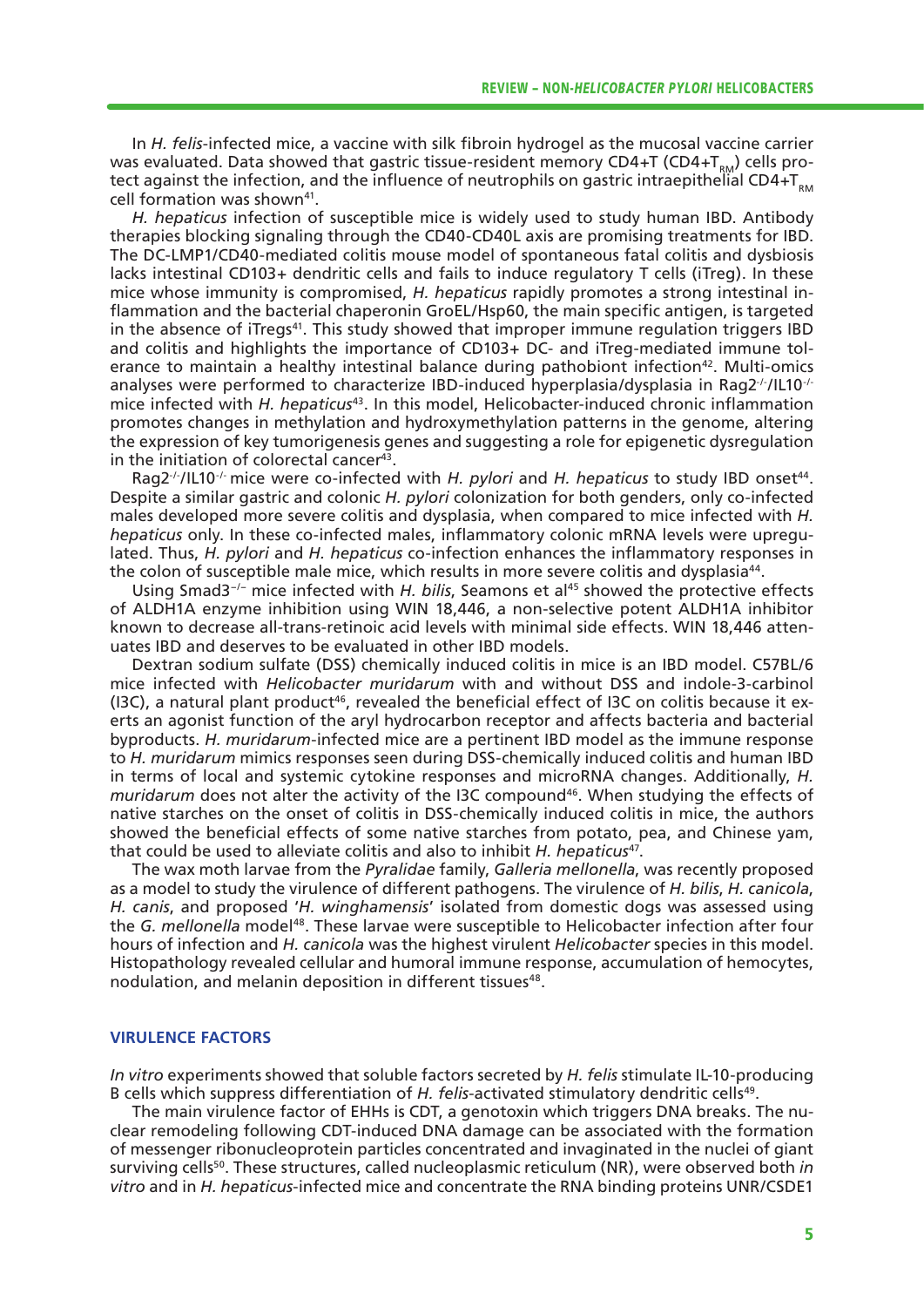and P62/SQSTM150,51. CDT-induced NR formation is associated with cell survival and involves autophagy, which leads to selective removal of CDT-induced micronuclei-like structures and protects the cells against induced apoptotic cell death51. In another study, *IL10*−/− male mice infected with *H. hepaticus* and its corresponding CDT isogenic mutant strain<sup>52</sup> showed that CdtB promotes colitis development by induction of an inflammatory response and activation of the JAK-STAT signaling pathway. In this model, CDT did not affect the colonization efficiency of *H. hepaticus* and increased the NO content in the proximal colon<sup>52</sup>.

*H. pullorum* commonly colonizes the gastrointestinal tract of poultry causing gastroenteritis. It is an emerging zoonotic *Helicobacter* species that causes digestive diseases in humans through ingestion of contaminated meat. The genetic characteristics of *H. pullorum* (n=23) from different sources (poultry, meat and animals) and countries (Asian and Western countries) revealed that *H. pullorum* exhibits a high genetic diversity and two subtypes of type 6 secretion system<sup>53</sup>.

#### **Conflict of interest**

The author declare that they have no conflict of interest.

#### **REFERENCES**

- 1. Naito T, Yuge R, Tanaka S, Otani R, Kadota H, Takigawa H, Tamura T, Sentani K, Yasui W, Kitadai Y, Chayama K. Gastric mucosa-associated lymphoid tissue lymphoma in conjunction with multiple lymphomatous polyposis in the context of *Helicobacter pylori* and Helicobacter suis superinfection. Clin J Gastroenterol 2021; 14: 478-483.
- 2. Rimbara E, Suzuki M, Matsui H, Nakamura M, Morimoto M, Sasakawa C, Masuda H, Nomura S, Osaki T, Nagata N, Shibayama K, Tokunaga K. Isolation and characterization of Helicobacter suis from human stomach. Proc Natl Acad Sci U S A 2021; 118: e2026337118.
- 3. Tsukadaira T, Hayashi S, Ota H, Kobayashi N, Sekiguchi Y, Kodaira H, Matsumoto T, Horiuchi K, Negishi T, Kurahashi M. Prevalence, clinical features, and esophagogastroduodenoscopy (EGD) findings of non-*Helicobacter pylori* Helicobacter infection: a study of 50 cases at a single facility in Japan. Helicobacter 2021; e12811.
- 4. Nakamura M, Øverby A, Michimae H, Matsui H, Takahashi S, Mabe K, Shimoyama T, Sasaki M, Terao S, Kamada T, Yanaka A, Iwamoto J, Tanabe S, Tari A, Nasu S, Suzuki H, Yamagata Murayama S. PCR analysis and specific immunohistochemistry revealing a high prevalence of non-*Helicobacter pylori* Helicobacters in *Helicobacter pylori*-negative gastric disease patients in Japan: High susceptibility to an Hp eradication regimen. Helicobacter 2020; 25: e12700.
- 5. Shafaie S, Kaboosi H, Peyravii Ghadikolaii F. Prevalence of non *Helicobacter pylori* gastric Helicobacters in Iranian dyspeptic patients. BMC Gastroenterol 2020; 20: 190.
- 6. Elyasi B, Rezaie A, Moori Bakhtiari N, Mosallanejad B. Helicobacter genus in the intestine and liver of stray cats: the molecular, histopathological, and immunohistochemical study. Braz J Microbiol 2020; 51: 2123-2132.
- 7. Mihevc M, Koren Krajnc M, Bombek Ihan M, Holc I. Helicobacter canis bacteraemia in a rheumatoid arthritis patient treated with tofacitinib: case report and literature review. Ann Clin Microbiol Antimicrob 2021; 20: 22.
- 8. Fox-Lewis A, Basu I, Vesty A, Henderson G, Chhibber AV, Thomas M. Helicobacter cinaedi bacteremia in a returning traveler. IDCases 2020; 21: e00910.
- 9. Inoue K, Sasaki S, Yasumi T, Imai K, Kusunoki T, Morio T, Kanegane H. Helicobacter cinaedi-Associated Refractory Cellulitis in Patients with X-Linked Agammaglobulinemia. J Clin Immunol 2020; 40: 1132-1137.
- 10. Fettinger NB, Bradley JS, Ramchandar N. An 11-year-old male with X-linked agammaglobulinemia and persistent abdominal pain. Pediatr Infect Dis J 2021; 40: 356-358.
- 11. Itoh K, Iwasaki H, Shigemi H, Tsutani H, Yamauchi T. Spiral-shaped bacteremia: Difference in the duration of blood cultures between Helicobacter spp. and Campylobacter spp. using the BACTEC system. J Microbiol Methods 2021; 182: 106158.
- 12. Matsuo T, Mori N, Mizuno A, Sakurai A, Kawai F, Starkey J, Ohkushi D, Abe K, Yamasaki M, Ito J, Yoshino K, Mikami Y, Uehara Y, Furukawa K. Infected aortic aneurysm caused by Helicobacter cinaedi: case series and systematic review of the literature. BMC Infect Dis 2020; 20: 854.
- 13. Rasmussen SL, Ørsted I, Tarpgaard IH, Nielsen HL. Helicobacter cinaedi bacteraemia secondary to enterocolitis in an immunocompetent patient. Gut Pathog 2021; 13: 26.
- 14. Hattori T, Nishiyama H, Ikegami S, Minoshima M, Kato H, Yuasa N. Clinical evaluation of FAPlus/FNPlus bottles compared with the combination of SA/SN and FA/FN bottles in the BacT/Alert blood culture system. J Med Invest 2020;67: 90-94.
- 15. Peng W, Li H, Xu Y, Yan L, Tang Z, Hossein Mohseni A, Taghinezhad SS, Tang X, Fu X. Association of Helicobacter bilis Infection with the Development of Colorectal Cancer. Nutr Cancer 2020: 1-11. Nutr Cancer 2020; 1-11.
- 16. Alvarez CS, Florio AA, Butt J, Rivera-Andrade A, Kroker-Lobos MF, Waterboer T, Camargo MC, Freedman ND, Graubard BI, Lazo M, Guallar E, Groopman JD, Ramírez-Zea M, McGlynn KA. Associations between *Helicobacter pylori* with nonalcoholic fatty liver disease and other metabolic conditions in Guatemala. Helicobacter 2020; 25: e12756.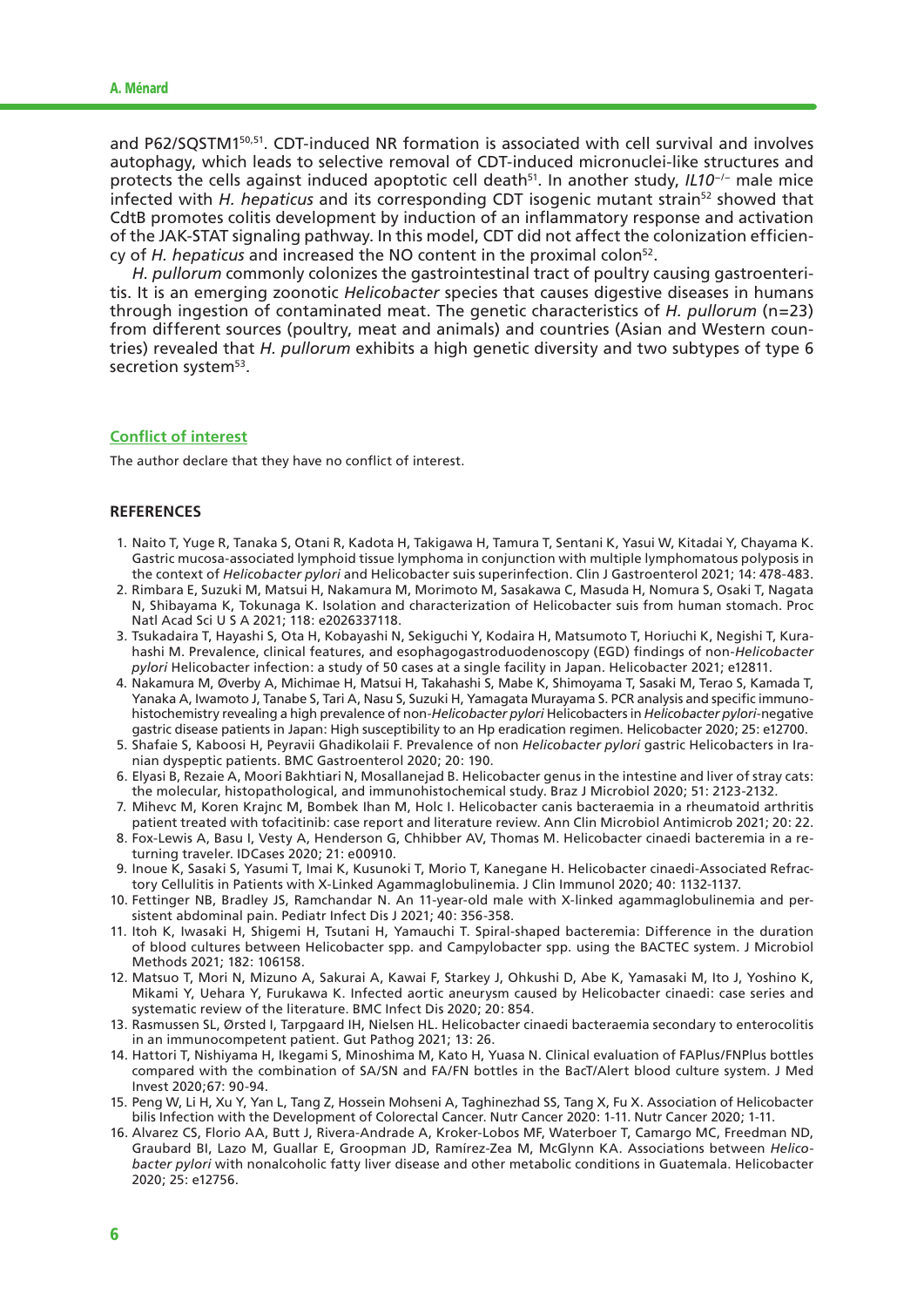- 17. Segawa T, Ohno Y, Tsuchida S, Ushida K, Yoshioka M. Helicobacter delphinicola sp. nov., isolated from common bottlenose dolphins Tursiops truncatus with gastric diseases. Dis Aquat Organ 2020; 141: 157-169.
- 18. Shen Z, Mannion A, Lin M, Esmail M, Bakthavatchalu V, Yang S, Ho C, Feng Y, Smith B, Elliott J, Gresham V, VandeBerg JL, Samollow PB, Fox JG. Helicobacter monodelphidis sp. nov. and Helicobacter didelphidarum sp. nov., isolated from grey short-tailed opossums (Monodelphis domestica) with endemic cloacal prolapses. Int J Syst Evol Microbiol 2020; 70: 6032-6043.
- 19. Hu S, Jin D, Lu S, Liu S, Zhang J, Wang Y, Bai X, Xiong Y, Huang Y, Xu H, Wang Y, Du X, Ye C, Hänninen ML, Xu J. Helicobacter himalayensis sp. nov. isolated from gastric mucosa of Marmota himalayana. Int J Syst Evol Microbiol 2015; 65: 1719-1725.
- 20. Hu S, Niu L, Wu L, Zhu X, Cai Y, Jin D, Yan L, Zhao F. Genomic analysis of Helicobacter himalayensis sp. nov. isolated from Marmota himalayana. BMC Genomics 2020; 21: 826.
- 21. Marini RP, Patterson MM, Muthupalani S, Feng Y, Holcombe H, Swennes AG, Ducore R, Whary MM, Shen Z, Fox JG. Helicobacter suis and *Helicobacter pylori* infection in a colony of research macaques: characterization and clinical correlates. J Med Microbiol 2021; 70.
- 22. Cortez Nunes F, Letra Mateus T, Teixeira S, Barradas P, de Witte C, Haesebrouck F, Amorim I, Gärtner F. Presence of *Helicobacter pylori* and H. suis DNA in free-range wild boars. Animals (Basel) 2021; 11.
- 23. Richards-Rios P, Wigley P, López J, Wormell D, Barbón A. Changes in the faecal microbiome of pied tamarins (Saguinus bicolor) associated with chronic, recurrent diarrhoea and weight loss. Anim Microbiome 2021; 3: 1.
- 24. Lagerstedt E, Spillmann T, Airas N, Solano-Gallego L, Kilpinen S. Ménétrier-like disease in a Pointer with concurrent granulomatous gastritis, helicobacteriosis and leishmaniosis: a case report. BMC Vet Res 2021; 17: 98.
- 25. Ochoa S, Ojeda J, Martínez OA, Vidal-Veuthey B, Collado L. Exploring the role of healthy dogs as hosts of enterohepatic Helicobacter species using cultivation-dependent and -independent approaches. Zoonoses Public Health 2021; 68: 344-352.
- 26. Guerra Segundo DD, Mello CBE, Cargnelutti JF, Flores MM, Pedrotti LF, Antunes BN, Milech V, Velasquez OG, Martins LR, Pinto Filho STL. Evidence of Helicobacter spp. in saliva and gastric mucosa of domestic dogs in the central region of Rio Grande do Sul, Brazil. Vet Med Int 2021; 2021: 8857231.
- 27. Giaretta PR, Suchodolski JS, Jergens AE, Steiner JM, Lidbury JA, Cook AK, Hanifeh M, Spillmann T, Kilpinen S, Syrjä P, Rech RR. Bacterial biogeography of the colon in dogs with chronic inflammatory enteropathy. Vet Pathol 2020; 57: 258-265.
- 28. Matos R, De Witte C, Smet A, Berlamont H, De Bruyckere S, Amorim I, Gärtner F, Haesebrouck F. Antimicrobial susceptibility pattern of Helicobacter heilmannii and Helicobacter ailurogastricus isolates. Microorganisms 2020; 8.
- 29. Bierlein M, Hedgespeth BA, Azcarate-Peril MA, Stauffer SH, Gookin JL. Dysbiosis of fecal microbiota in cats with naturally occurring and experimentally induced Tritrichomonas foetus infection. PLoS One. 2021;16: e0246957.
- 30. Du W, Deng J, Yang Z, Zeng L, Yang X. Metagenomic analysis reveals linkages between cecal microbiota and feed efficiency in Xiayan chickens. Poult Sci 2020; 99: 7066-7075.
- 31. Hortelano I, Moreno Y, Moreno-Mesonero L, Ferrús MA. Deep-amplicon sequencing (DAS) analysis to determine the presence of pathogenic Helicobacter species in wastewater reused for irrigation. Environ Pollut 2020; 264: 114768.
- 32. Bali P, Lozano-Pope I, Pachow C, Obonyo M. Early detection of tumor cells in bone marrow and peripheral blood in a fast-progressing gastric cancer model. Int J Oncol 2021; 58: 388-396.
- 33. Bali P, Coker J, Lozano-Pope I, Zengler K, Obonyo M. Microbiome signatures in a fast- and slow-progressing gastric cancer murine model and their contribution to gastric carcinogenesis. Microorganisms 2021; 9.
- 34. Ji L, Qian W, Gui L, Ji Z, Yin P, Lin GN, Wang Y, Ma B, Gao WQ. Blockade of β-catenin-induced CCL28 suppresses gastric cancer progression via inhibition of Treg cell infiltration. Cancer Res 2020; 80: 2004-2016.
- 35. Kim W, Chu TH, Nienhüser H, Jiang Z, Del Portillo A, Remotti HE, White RA, Hayakawa Y, Tomita H, Fox JG, Drake CG, Wang TC. PD-1 Signaling promotes tumor-infiltrating myeloid-derived suppressor cells and gastric tumorigenesis in mice. Gastroenterology 2021; 160: 781-796.
- 36. Go DM, Lee SH, Lee SH, Woo SH, Kim K, Kim K, Park KS, Park JH, Ha SJ, Kim WH, Choi JH, Kim DY. Regulation of Helicobacter-induced gastritis by programmed death ligand 1-expressing classical dendritic cells. Cell Mol Gastroenterol Hepatol 2021; S2352-345X(21)00078-3.
- 37. Owyang SY, Zhang M, El-Zaatari M, Eaton KA, Bishu S, Hou G, Grasberger H, Kao JY. Dendritic cell-derived TGF-β mediates the induction of mucosal regulatory T-cell response to Helicobacter infection essential for maintenance of immune tolerance in mice. Helicobacter 2020; 25: e12763.
- 38. Chonwerawong M, Ferrand J, Chaudhry HM, Higgins C, Tran LS, Lim SS, Walker MM, Bhathal PS, Dev A, Moore GT, Sievert W, Jenkins BJ, D'Elios MM, Philpott DJ, Kufer TA, Ferrero RL. Innate immune molecule NLRC5 protects mice from Helicobacter-induced formation of gastric lymphoid tissue. Gastroenterology 2020;159: 169- 182.e8.
- 39. Balic JJ, Saad MI, Dawson R, West AJ, McLeod L, West AC, D'Costa K, Deswaerte V, Dev A, Sievert W, Gough DJ, Bhathal PS, Ferrero RL, Jenkins BJ. Constitutive STAT3 serine phosphorylation promotes Helicobacter-mediated gastric disease. Am J Pathol 2020; 190: 1256-1270.
- 40. Nienhüser H, Kim W, Malagola E, Ruan T, Valenti G, Middelhoff M, Bass A, Der CJ, Hayakawa Y, Wang TC. Mist1+ gastric isthmus stem cells are regulated by Wnt5a and expand in response to injury and inflammation in mice. Gut 2021; 70: 654-665.
- 41. Hu C, Liu W, Xu N, Huang A, Zhang Z, Fan M, Ruan G, Wang Y, Xi T, Xing Y. Silk fibroin hydrogel as mucosal vaccine carrier: induction of gastric CD4+TRM cells mediated by inflammatory response induces optimal immune protection against Helicobacter felis. Emerg Microbes Infect 2020; 9: 2289-22302.